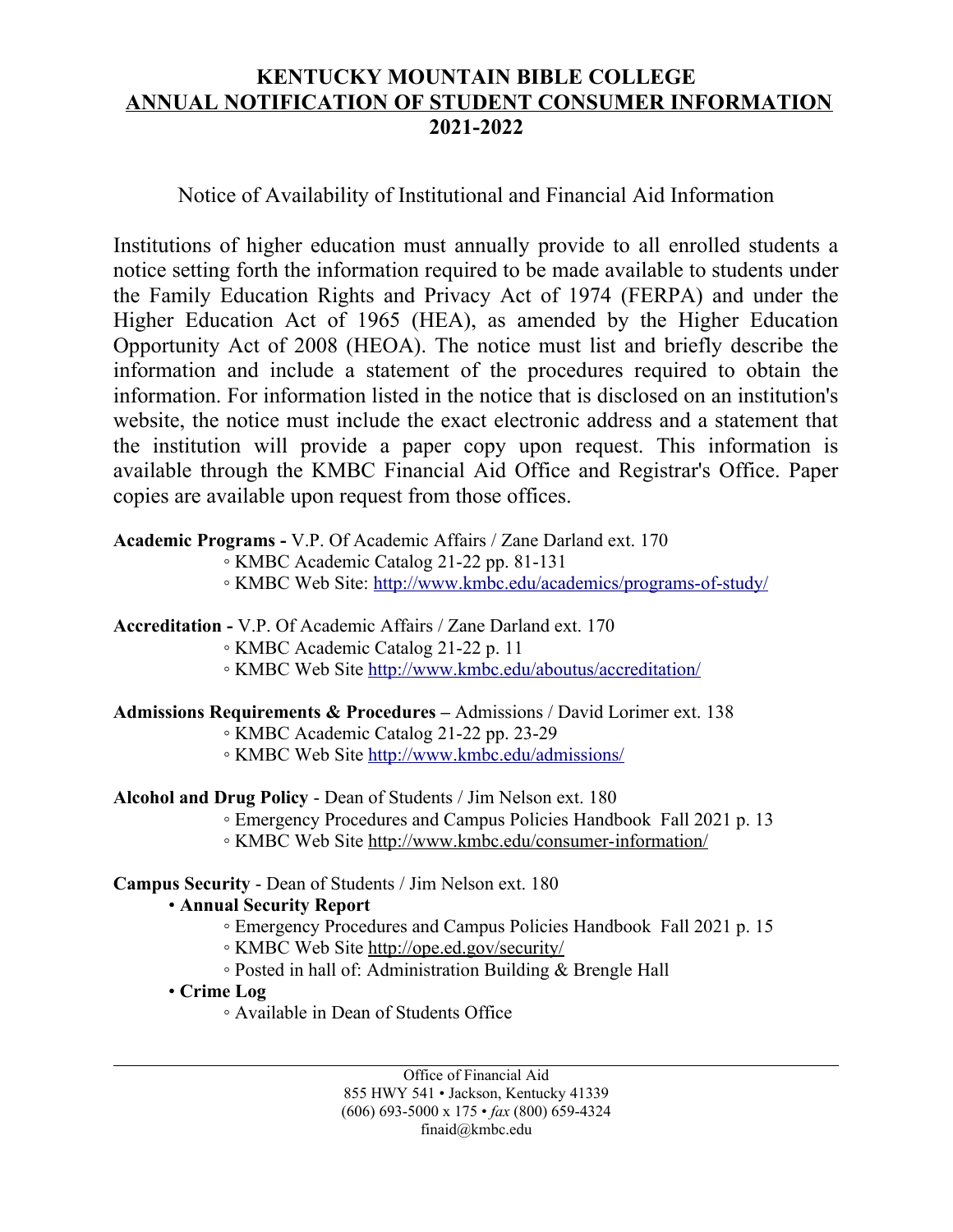- **Timely Warning Policy**
	- KMBC Emergency Procedures and Campus Policies Handbook Fall 2020 p. 4
- **Emergency Response/Evacuation**
	- KMBC Emergency Procedures and Campus Policies Handbook Fall 2020 p. 9
- **Missing Student Notification Policy**
	- KMBC Emergency Procedures and Campus Policies Handbook Fall 2020 p. 8

# **Copyright/File Sharing/Network Security** – V.P. Academic Affairs / Zane Darland ext. 170

- KMBC Academic Catalog 21-22 pp. 73-76
- Emergency Procedures and Campus Policies Handbook Fall 2020 pp. 18-21
- KMBC Web Site<http://www.kmbc.edu/consumer-information/>

#### *Summary of Civil & Criminal Penalties for Violation of Federal Copyright Laws*

*Copyright infringement is the act of exercising, without permission or legal authority, one or more of the exclusive rights granted to the copyright owner under section 106 of the Copyright Act (Title 17 of the United States Code). These rights include the right to reproduce or distribute a copyrighted work. In the file-sharing context, downloading or uploading substantial parts of a copyrighted work without authority constitutes an infringement. Penalties for copyright infringement include civil and criminal penalties. In general, anyone found liable for civil copyright infringement may be ordered to pay either actual damages of "statutory" damages affixed at not less than \$750 and not more than \$30,000 per work infringed. For "willful" infringement, a court may award up to \$150,000 per work infringed. A court can, in its discretion, also assess costs and attorneys' fees. For details, see Title 17, United States Code, Sections 504, 505. Willful copyright infringement can also result in criminal penalties, including imprisonment of up to five years and fines of up to \$250,000 per offense. For more information, please see the Web site of the U.S. Copyright Office at www.copyright.gov, especially their FAQ's at www.copyright.gov/help/faq*

**Cost of Attendance** - V.P. Of Academic Affairs / Zane Darland ext. 170

Financial Aid / R. Joseph Ritter, Jr. ext. 175

◦ KMBC Catalog 21-22 pp. 31-33

◦ KMBC Web Site<http://www.kmbc.edu/admissions/finance/>

**Financial Aid** - Financial Aid / R. Joseph Ritter, Jr. ext. 175

• **Financial assistance programs** A description of all the student financial aid assistance

programs available to students who enroll at KMBC and how to apply

- KMBC Catalog 21-22 pp. 34-39
- KMBC Web Site http://www.kmbc.edu/admissions/finance/
- **The criteria for determining the amount of a student's award**
	- KMBC Catalog 21-22 pp. 36-39 Federal Programs
	- KMBC Catalog 21-22 pp. 34-36 KMBC Program
- **The terms and conditions under which students receive financial aid**
	- Financial Aid Terms and Conditions Form is available in the FA Office
	- KMBC Web Site [http://www.kmbc.edu/wp-content/uploads/2017/09/Terms](http://www.kmbc.edu/wp-content/uploads/2017/09/Terms-and-Conditions-17-18.pdf)[and-Conditions-18-19.pdf](http://www.kmbc.edu/wp-content/uploads/2017/09/Terms-and-Conditions-17-18.pdf)
	- Federal Student Financial Aid Penalties for Drug Law Violations

 A conviction for any offense, during a period of enrollment for which a student was receiving Title IV, HEA Program (federal) funds, under any federal law involving the possession or sale of illegal drugs will result in the loss of eligibility for any Title IV, HEA grant, loan or work-study assistance (HEA Sec.  $484(r)(1)$ ); (20 U.S.C. 1091 $(r)(1)$ ).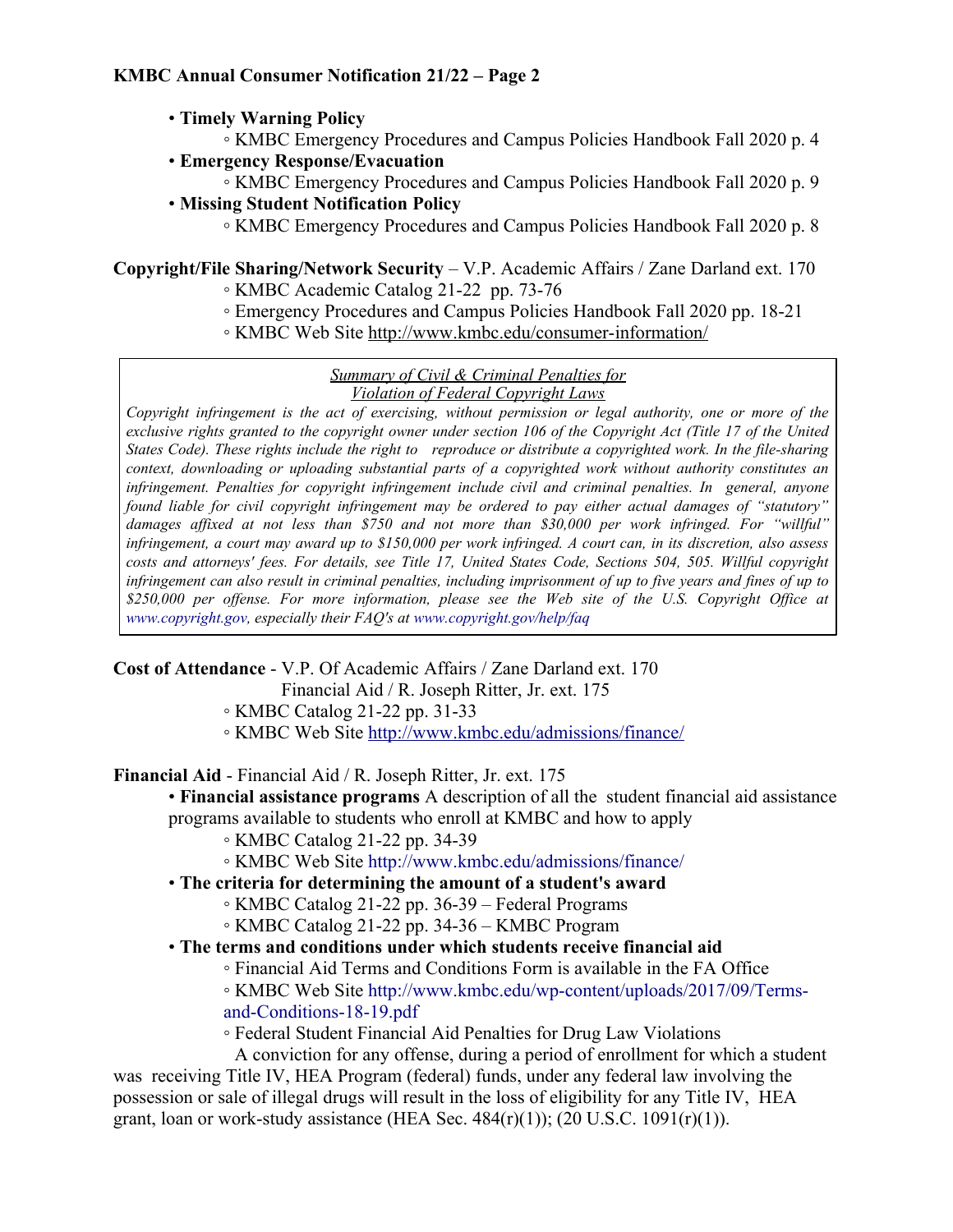### **KMBC Annual Consumer Notification 21/22 – Page 3**

#### • **The terms and conditions under which students receive Federal Direct Loans**

◦ Online acceptance in Populi of offer of student loan – Completed by student before loan is processed

- Entrance Loan Counseling Completed on line at www.studentloans.gov
- Master Promissory Note Completed on line at [www.studentloans.gov](http://www.studentloans.gov/)
- • **The terms and conditions for student loan deferment**
	- https://studentaid.ed.gov/sa/repay-loans/deferment-forbearance
- **Terms and schedule for student loan repayment**
- https://studentaid.ed.gov/sa/repay-loans/understand/plans
- **Satisfactory Academic Progress (SAP) Policy**
	- KMBC Catalog 21-22 pp. 39-43
	- KMBC Web Site

https://www.kmbc.edu/wp-content/uploads/2018/10/Satisfactory-Academic-Progress-Policy-18-19.pdf

### • **Return of Title IV Funds Policy**

◦ KMBC Catalog 21-22 pp 44-45

◦ KMBC Web Site https://www.kmbc.edu/wp-content/uploads/2018/10/Returnof-Title-IV-Funds-Policy.pdf

**Fire Safety** Dean of Students / Jim Nelson ext. 180 / Plant Manager / Doug Dunn ext. 110

#### **• Annual Fire Safety Report**

- Posted in hall of Administration Building and Brengle Hall
- KMBC Web Site http://www.kmbc.edu/consumer-information/
- Internet http://ope.ed.gov/security/
- Paper copy is available from the Dean of Students/Jim Nelson
- **Fire Log**
	- Available in Dean of Students Office and the Plant Manager's Office

#### • **Fire Safety Policy/Procedures**

- KMBC Student Handbook 21-22 p. 12
- Emergency Procedures and Campus Policies Handbook Fall 2020 p.11

#### **General Information**

#### • **Campus Directory**

◦ Paper copy is available from the Business Office/Secretary

#### • **Complaints/Grievances**

◦ Students whose complaints/grievances concerning any aspect of the institution are not resolved to the student's satisfaction have the right to file a complaint with the Kentucky Council on Postsecondary Education:

1024 Capital Center Dr. #320

Frankfort, KY 40601-7512

Email: cpeconsumercomplaint@ky.gov

[http://cpe.ky.gov/campuses/consumer\\_complaint.html](http://cpe.ky.gov/campuses/consumer_complaint.html)

In accordance with 13 KAR 4:010, a non-resident student attending a Kentucky college or university operating through the State Authorization Reciprocity Agreement (SARA) must first exhaust all internal procedures for complaint resolution offered by the college or university before filing a complaint. In addition, the incident giving rise to the complaint must have occurred within two years of filing.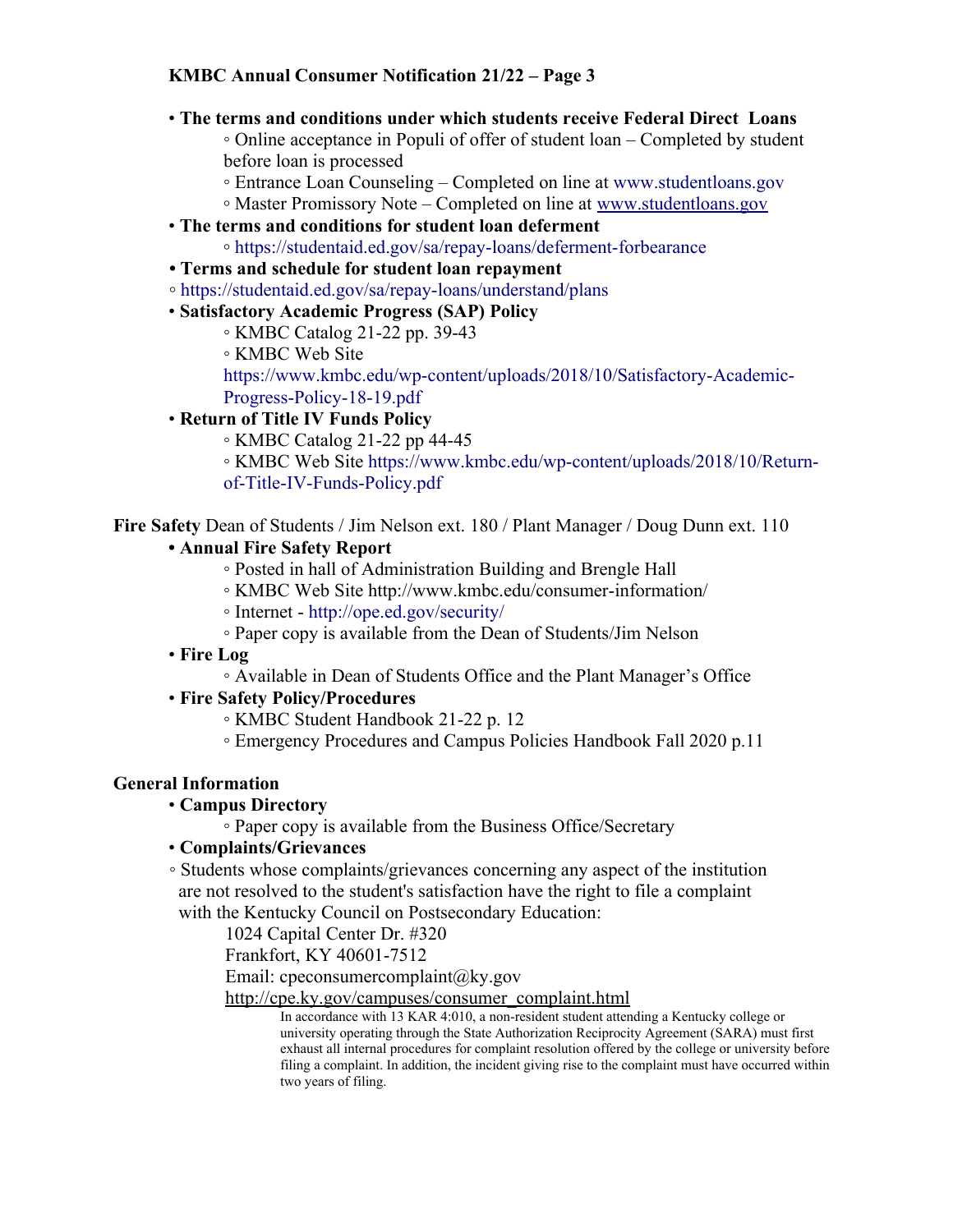#### **KMBC Annual Consumer Notification 21/22 – Page 4**

- **Facilities** V.P. Of Academic Affairs / Zane Darland ext. 170
	- Facilities: KMBC Catalog 21-22 pp. 19-20
	- KMBC Web Site http://www.kmbc.edu/admissions/visit-campus/
- **Board/Faculty/Staff** V.P. Of Academic Affairs / Zane Darland ext. 170
	- KMBC Catalog 21-22 pp. 133-141
	- KMBC Web Site http://www.kmbc.edu/academics/faculty/
- **IPEDS** Registrar / Dr. Richard Englehardt ext. 140

◦ **National Center for Education Statistics website http://nces.ed.gov/collegenavigator/**

◦ Information available: General Info/COA/Financial Aid/Net Price/Enrollment Admissions Retention and Graduation Rates/Programs/Majors/Accreditation/ Campus Security/Cohort Default Rates

- **Medical Requirements**  Dean of Students / Jim Nelson ext. 180 ◦ KMBC Catalog 21-22 p. 23-24
- **Net Price Calculator** Financial Aid Office / R. Joseph Ritter, Jr. ext. 175 ◦ KMBC Web Site<http://www.mykmbc.org/files/npc/npcalc.htm>
- **Student Privacy FERPA –** Registrar / Dr. Richard Englehardt ext. 140
	- **Gramm-Leach-Bliley Act** Business Office / Stephen Lorimer ext. 190
		- KMBC Catalog 21-22 p. 78 Confidentiality of Student Records
		- KMBC Web Site **<http://www.kmbc.edu/consumer-information/>**

**Students with Disabilities -**Dean of Students / Jim Nelson ext. 180

- **Work-Study** Work Program Supervisor / Doug Dunn ext. 110
	- KMBC Catalog 21-22 p. 37
	- KMBC Student Handbook 15/16 p. 28, 48
- **Title IX** President/Dr. Philip Speas ext. 120

## ◦ **Coordinators**

Elizabeth Deitz - edeitz@kmbc.edu / ext. 176

◦ **Policy**

Emergency Procedures and Campus Policies Handbook Fall 2020 p.22 KMBC Web Site<http://www.kmbc.edu/consumer-information/>

## **Textbook Policy** - V.P. Of Academic Affairs / Zane Darland ext. 170

◦ KMBC provides textbook information on its internet class schedule web page.

 The information includes title, author, edition ISBN, price, etc., when available. The internet class schedule is available at

◦ KMBC Web Site <http://www.kmbc.edu/admissions/textbooklist/>

## **Transfer of Credit Policy –** Registrar / Dr. Richard Englehardt ext. 140

- KMBC Catalog 21-22 p. 27-28
- KMBC Web Site<http://www.kmbc.edu/consumer-information/>